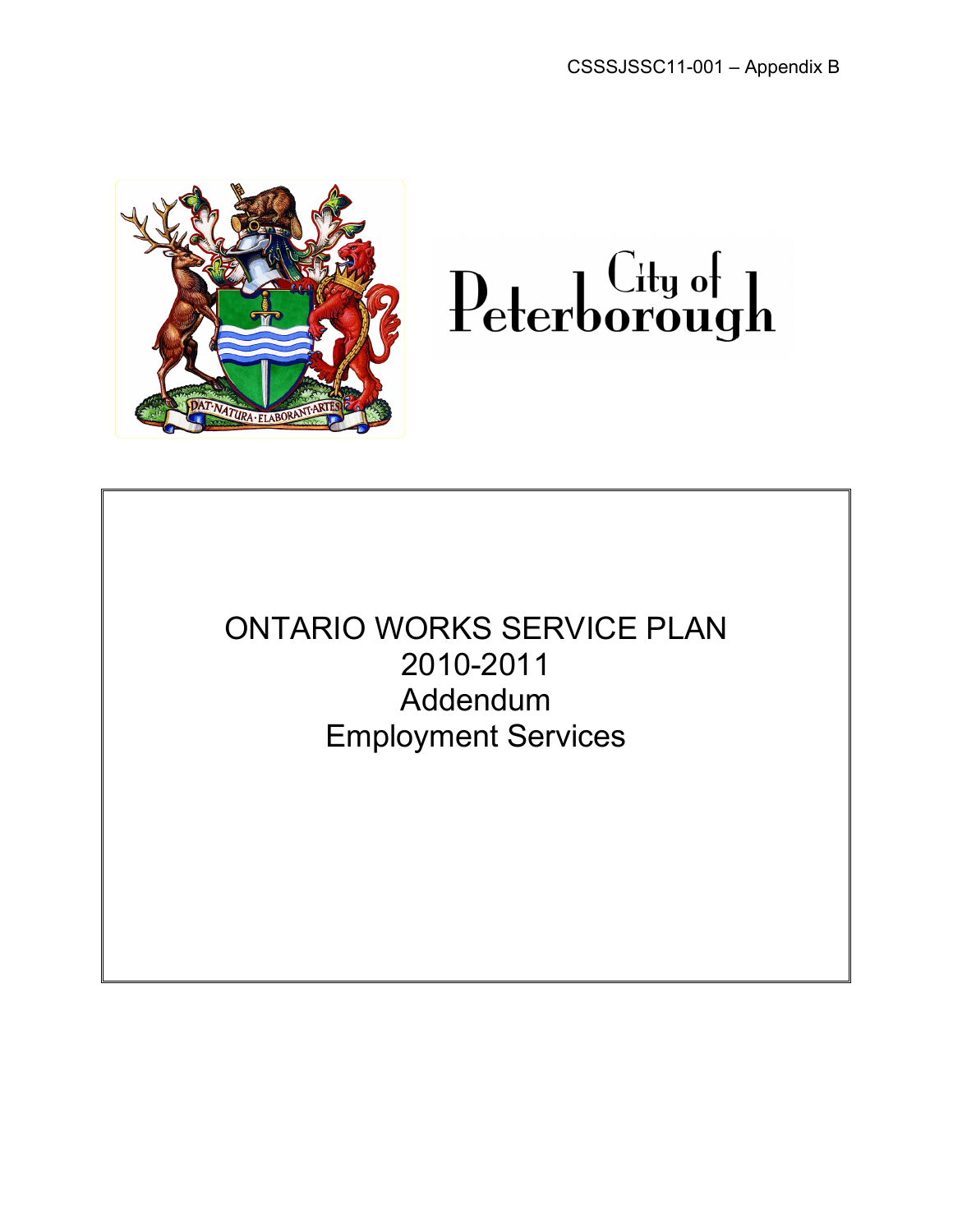| <b>Contact Information</b>           |                                                                                                                                                         |  |
|--------------------------------------|---------------------------------------------------------------------------------------------------------------------------------------------------------|--|
| <b>Ontario Works Delivery Agent:</b> | City of Peterborough                                                                                                                                    |  |
| <b>Mailing Address:</b>              | 178 Charlotte St<br><b>PO Box 4138</b><br>Peterborough, ON<br><b>K9J8S1</b>                                                                             |  |
| Contact name:                        | Linda Mitchelson<br><b>Social Services</b><br><b>Division Manager</b><br>Phone 705-748-8830 ext 3770<br>Fax 705-742-0542<br>Imitchelson@peterborough.ca |  |
| <b>Regional Office:</b>              | <b>Central East Region</b>                                                                                                                              |  |
| Date Submitted:                      | June 10, 2010                                                                                                                                           |  |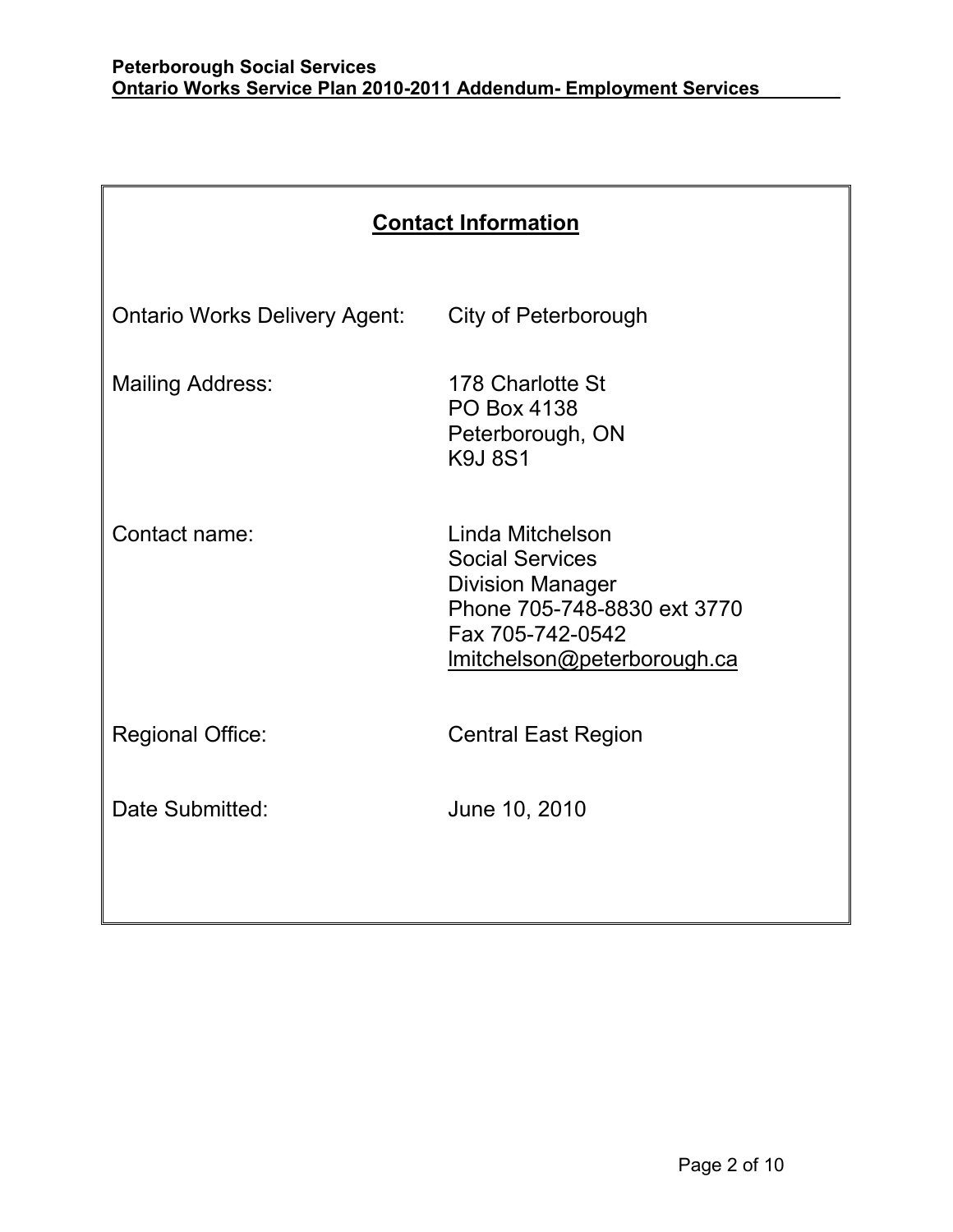# **Table of Contents**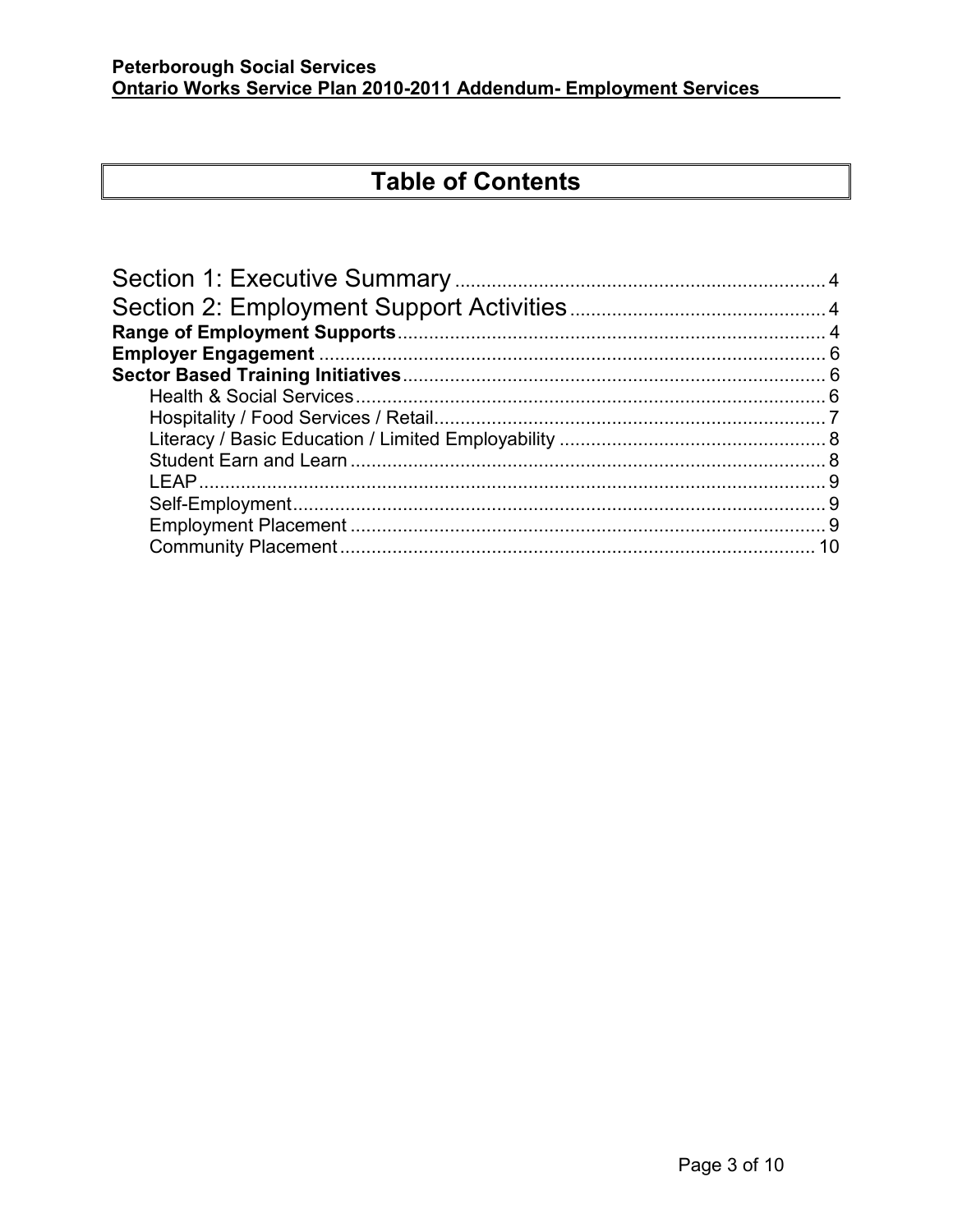## **Section 1: Executive Summary**

<span id="page-3-0"></span>This addendum provides additional detail regarding ongoing employment supports provided by the City of Peterborough to assist Ontario Works participants to increase employability and labour force attachment. The 2010-2011 service plan will focus on individual case planning to identify realistic employment goals and effective collaboration with community based employment and training organizations to improve job readiness and connections to available job opportunities. The following strategies and service changes will support Peterborough area participants to the best possible outcomes.

In early 2010, increased demand for all employment supports has been experienced due to increasing caseload while Employment Assistance funding has remained relatively unchanged in the past few years. Ministry approved annual allocations in the EA envelope have not kept pace with inflationary costs of administration, client supports or in light of rising caseloads. Time limited provincial funding to undertake Enhanced Employment Services for Vulnerable People (EES) has made possible a wider range of services for participants with limited employability and labour market attachment.

## **Section 2: Employment Support Activities**

### **Range of Employment Supports**

The CMSM continues to provide a comprehensive range of employment programs and services to eligible Ontario Works and Ontario Disability Support Plan recipients. Services include supports to job search, referral/monitoring of basic education activities, job-specific skills training, Employment Placement (EP), Community Placement (CP), Learning Earning and Parenting (LEAP), and Self-Employment business development. Participants work closely with their employment counsellor to identify the services they need to reach their employment goals. Employment services are delivered in-house as well as through purchase of service arrangements with community based organizations. Through coaching and applied Supportive Approaches through Innovative Learning (SAIL) concepts, individuals are encouraged to commence programs, activities, or training specific to these goals. Problems with childcare, transportation, budgeting, family/workplace relationships and housing must be overcome in order to become and remain successfully employed.

Some OW applicants are essentially job ready, having been recently employed and possessing marketable skills and abilities. Initial supports offered by OW staff include an employability assessment as a way to "triage" individuals towards immediate job openings, structured/independent job search supports or EP activities. Individuals who present with a number of significant employment barriers are referred to longer-term employment skills development activities or may be deferred from active participation due to medical limitations. Very hard to serve participants, those facing multiple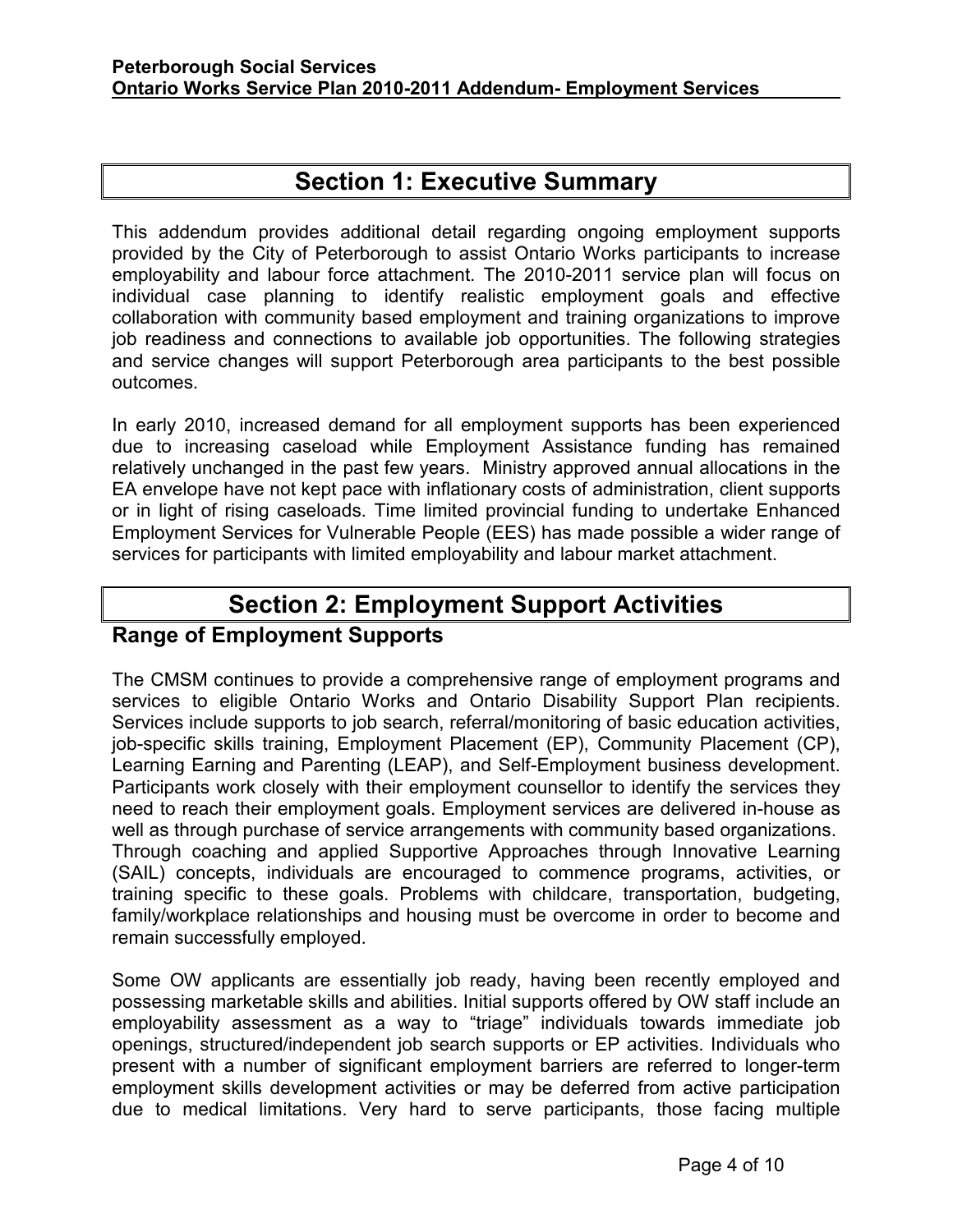complex barriers to employment are supported through ongoing case managers. These participants have access to a range of intensive services with outcome expectations of improved employability. The goal is to provide the right combination of short and longerterm supports to improve participant employability and labour force attachment. The Employment Readiness Scale (ERS) is a tool used by staff at the initial intake or within the first 30 days from application, to assist with this goal. The individual results help to identify personal challenges and strengths so that a meaningful return to work action plan can be established. A diagram contained on page 28 of the Peterborough Social Services – Ontario Works Service Plan 2010-2011(May 4, 2010), provides a summary of the Employment Service Pathway and the range of supports based on initial employability assessments.

Table 1.0 below is a summary of ERS data and lists the top five-employment challenges report by OW participants and their initial job readiness scores. Based on the ERS data the majority of OW participants are not likely to become successfully employed without suitable supports. Many of these supports have been built into Ontario Works program through a combination of financial assistance benefits, required employment support activities and local programs and partnerships. The table indicates that employment barriers are not confined to education or skill based gaps, lack of tools, or transportation, but include the interrelated issues of income, affordable housing and childcare. It is important to fully understand the barriers that participants face in order to plan effectively and address needs.

| <b>Table 1.0-ERS Summary</b>                                      | <b>March 2008</b> | <b>May 2010</b>                 |
|-------------------------------------------------------------------|-------------------|---------------------------------|
| <b>Number of Assessments included in report:</b>                  | 1841              | 5380                            |
| <b>Top Five Reported Challenges</b>                               |                   |                                 |
| never seem to have enough money to survive without<br>assistance. | 68%               | 63%                             |
| I don't have enough education.                                    | 67%               | 66%                             |
| I don't have proper clothes for work.                             | 58%               | 56%                             |
| I can't find affordable housing near where I want to work.        | 47%               | 45%                             |
| I can't find affordable childcare near where I want to work.      | 45%               | 47%                             |
| Number of clients included in report:                             | 1841              | 5380                            |
| Employment status: Not Ready (1)                                  | 67%               | 60%                             |
| Employment status: Minimally Ready (2)                            | 19%               | 23%                             |
| Employment status: Fully Ready (3)                                | 14%               | 17%                             |
| * Rounded to nearest %                                            |                   |                                 |
|                                                                   | Jan09-Jun 2010    | Total since go live<br>Oct 2006 |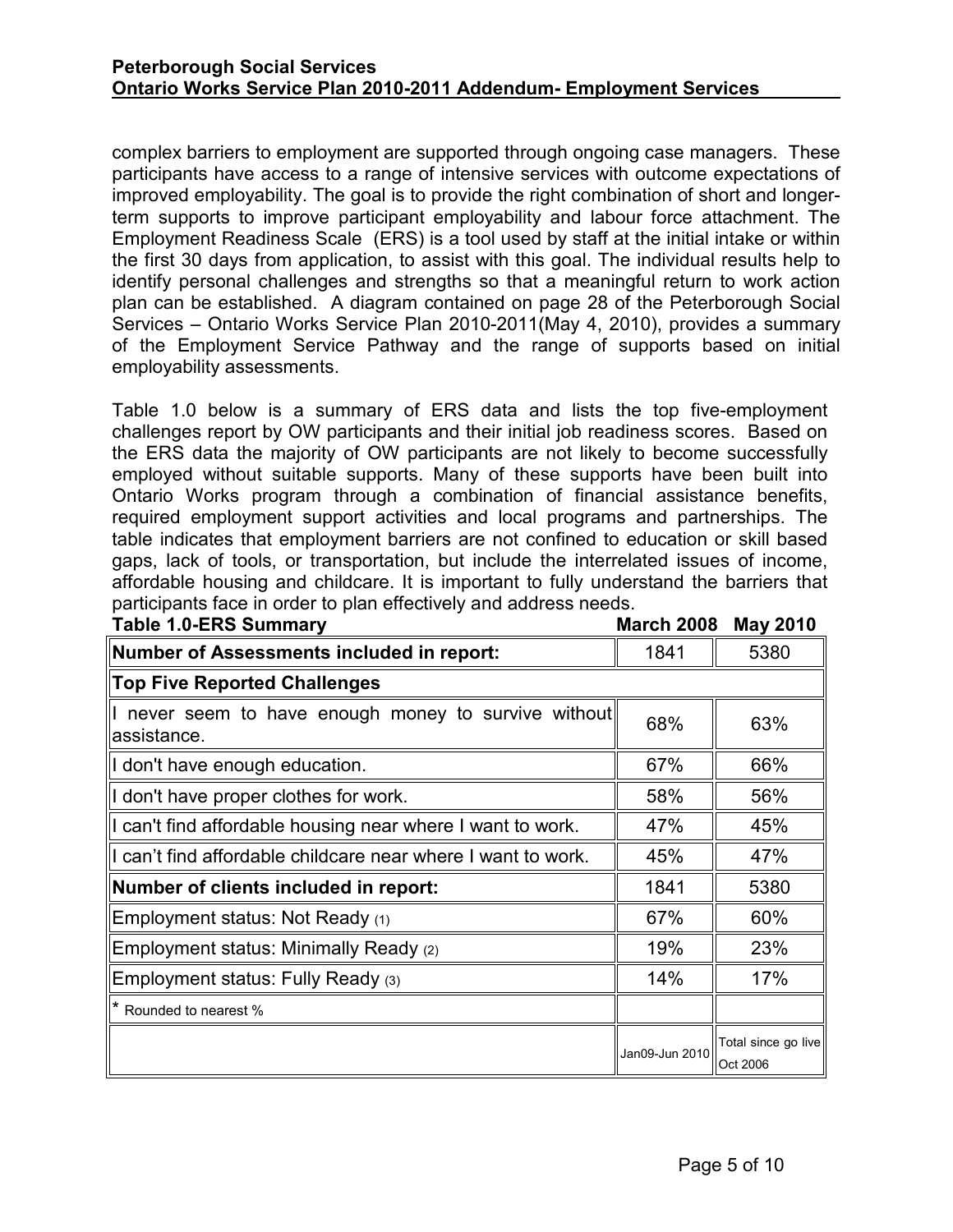<span id="page-5-0"></span>(1) **"Not Ready"** - less than a 40% chance of becoming successfully employed, with a high likelihood of not retaining employment

(2) **"Minimally Ready"** - a 60% chance of becoming successfully employed in 12 weeks, but with a high likelihood of not retaining employment

(3) **"Fully Ready"** - a 80% chance of becoming successfully employed in 12 weeks, with a high likelihood of remaining employed **Job Ready-** "Job Ready" is a status given by agency staff, not derived from the ERS. It refers to the date on which agency staff deem a client to no longer need assistance and to be capable of independent job search, and is the date from which the 12-week follow-up period is measured. Research shows that a client has the best chance of getting and keeping a suitable job if, at the time when the client is declared "Job Ready", the ERS also shows the client to be "Fully Ready."

## **Employer Engagement**

The Ontario Works program partners with a number of community agencies to deliver sector based pre-employment skills training designed to link clients to entry level jobs in health care/ home support, food service, hospitality/tourism, office administration and customer service sectors. These programs have been successful in increasing employability and assisting participants to move directly to paid employment.

The Social Services Division has successfully collaborated with the Greater Peterborough Area Economic Development Corporation (GPAEDC) to provide preemployment training and screening support for existing and newly established businesses in the City and County of Peterborough. OW Employment Placement (EP) marketing material is included in the GPAEDC employer information packages distributed to contacts developed through this agency. Most recently, the Division has provided screening and recruitment support for one of the areas' largest employers, Pepsi-QTG (Quaker), to expand its production staff.

Operation of the Peterborough Employment Resource Centre (PERC) through Employment Ontario funding provides an opportunity to collaborate with the EP program initiatives to support a broader cross section of unemployed and under employed area residents, while responding to various employer inquiries and referrals. The PERC offers space to employers to interview on-site and job vacancies can be posted on the local Community Employment Resource Partnership website. OW Employment Placement and PERC staff also assist new or expanding businesses in planning job fairs and Career Week activities.

### **Sector Based Training Initiatives**

#### **Health & Social Services**

The Peterborough area has become an attractive retirement community outside the GTA. There are a growing number of businesses providing services for seniors. The aging demographic has affected the demand for health care and social services. The need for home care/ home support workers has increased considerably since 2001. Personal Support Worker and Registered Practical Nursing positions continue to be some of the most highly advertised job opportunities in the Peterborough area.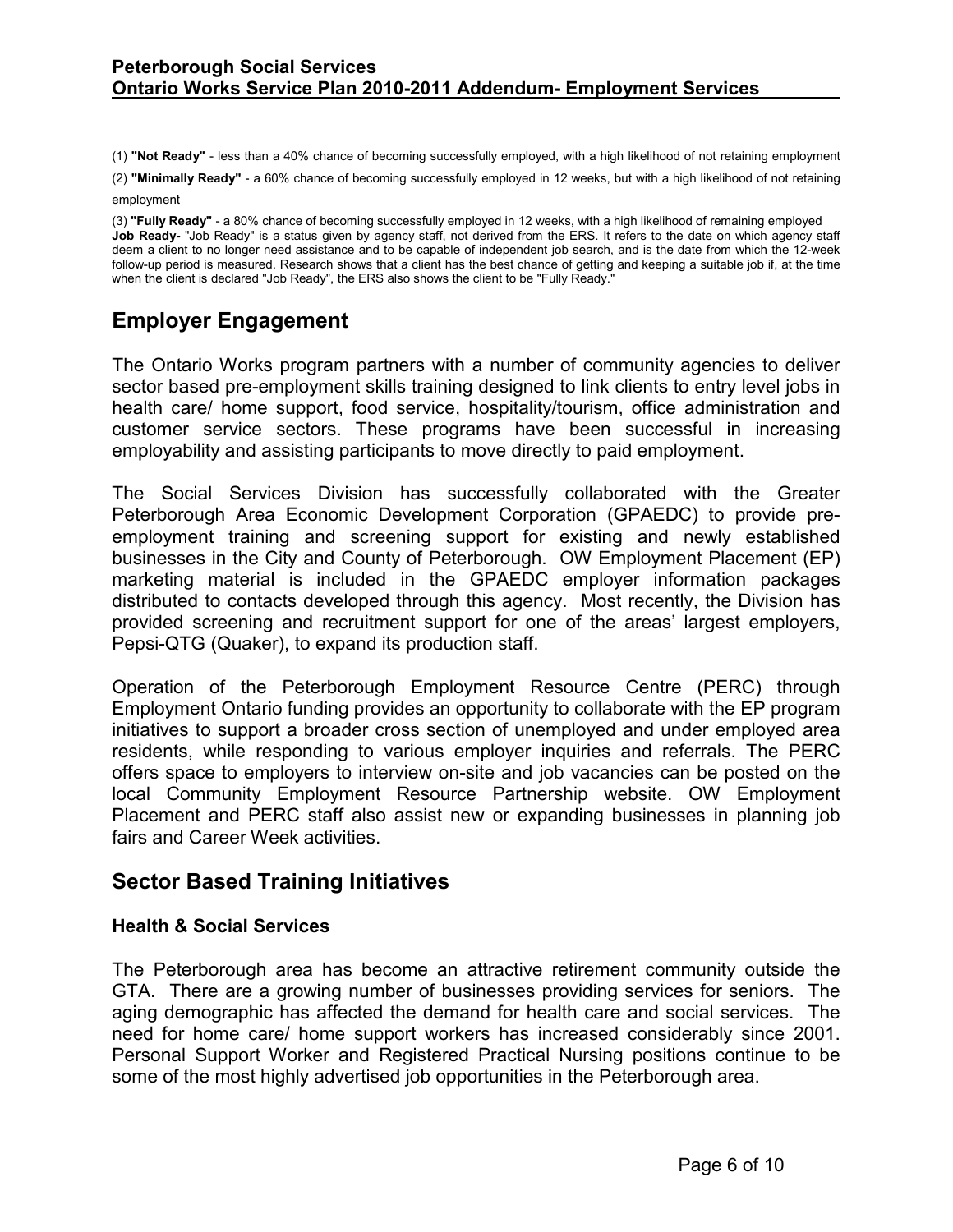<span id="page-6-0"></span>The Social Services Division continues to collaborate with the Community Training and Development Corporation (CTDC) in order to offer a Personal Support Worker (PSW) training program. This successful program is based on the development of an orientation, screening and pre-testing process that identifies suitable participants. CTDC has demonstrated an ability to respond in a supportive way to meet the needs of OW participants. In 2008/2009, 57 participants enrolled in the PSW training with 75% of graduates finding employment in the field. Graduates meet with Employment Counsellors (EC) before completion of the program, participate in on-site tours of potential employers, and in job specific interview preparation workshops. Several healthcare companies regularly attend career fairs and actively recruit PSW students.

#### **Hospitality / Food Services / Retail**

The hospitality and tourism sectors are significant contributors to the Peterborough economy. A number of new food service establishments have recently opened in the area including cafes, fast food and fine dining. As part of the City's economic development strategy and downtown business improvement plan, Hunter Street has been redesigned as a dining hub, with wider sidewalks and designated outdoor patio areas.

Employment in sales and service has also increased in recent years with an influx of "big box" chain stores and the expansion of the Lansdowne Square shopping mall. Most new jobs are in retail sales, sales merchandizing and cashiers. The skill set for jobs in this sector are a combination of hard skills, such as operating a cash register, safe food handling and literacy skills, as well as soft skills such as customer service, communication and team work.

To prepare participants for these opportunities, partnerships were established with Trent Valley Literacy Association (TVLA) and the Community Opportunity & Innovation Network (COIN) to deliver Food Service and Customer Service training programs for adult literacy students and those with limited employability. The TVLA program includes a 2-week training placement in a local restaurant and has recently added a private sector partner, the Electric City Garden, a fine dinning restaurant. Through the connection with the Electric City Garden, participants receive on site safe food handling, ordering and meal preparation training in a working kitchen, before commencing their training placement. The TVLA food service program assists 20-30 participants per year, with approximately 50-60% of graduates finding employment in the food service sector.

The COIN program supports a smaller number of participants who would benefit from one on one job coaching in a workplace setting. In groups of 2-3, job-coaching support is provided through COIN's social enterprise businesses with a focus on customer service, cash handling and workplace essential skills. Participants build skills and confidence in a supported employment environment through the Natural Blends Café (food service), Tekdesk (customer call centre), or ReBoot (computer refurbishing/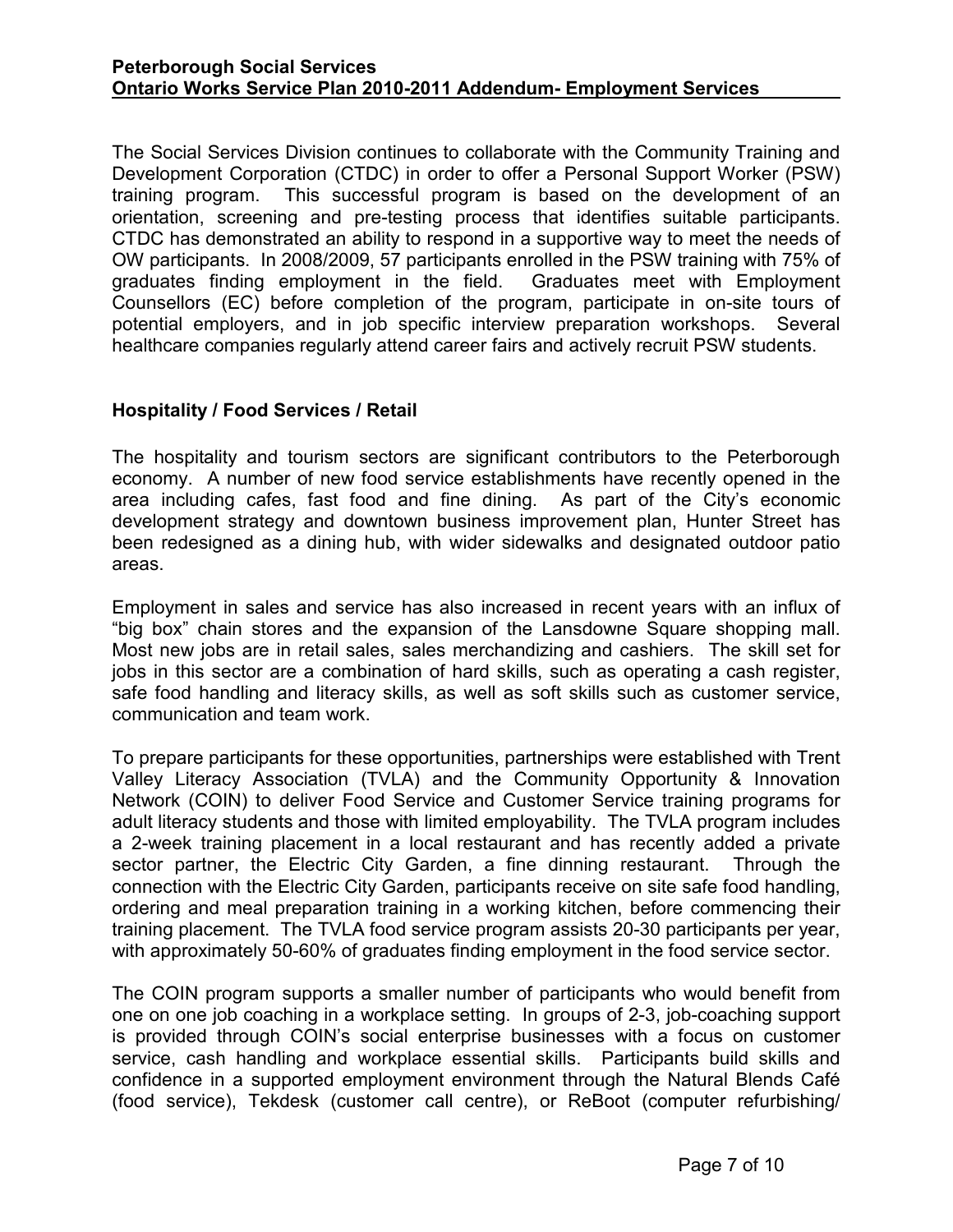<span id="page-7-0"></span>recycling). In 2009, 6 participants enrolled and successfully completed the program, which lead to employment. COIN continues to provide on the job support for a period following employment as participants adjust to paid positions.

The Kawarthafest (Festivals Events Sports and Tourism) Ambassador training program assists participants to increase employability through a combination of classroom training and hands on event planning and marketing, preparing graduates for opportunities in the hospitality service sector. Kawarthafest Ambassadors assist with a number of annual events including Ribfest, Little Lake Music Festival, Lang Pioneer Village Annual BBQ and various sports tournaments. The Kawarthafest program collaborates with GPAEDC, Downtown Business Improvement Association and the Peterborough and Kawartha Tourism Board to promote the local area as a tourism destination. Participants earn certificates in training areas such as Smart Serve, food handling, CPR, first aid, Service Excellence and boat safety. The program offers a chance to build confidence and network with event organizers, local business sponsors, elected officials and area visitors. Participants have recently developed an all-inclusive VIP ticket package for the Little Lake Music Festival that includes round trip transportation, restaurant meal and preferred seating at the various shows. Sales have been very good and packages will be expanded to include a similar offering in partnership with Showplace Peterborough in the fall 2010. A number of positive outcomes have been identified for those completing the training program over the past few years, including moving directly to paid employment, additional training, post secondary education, upgrading and in some cases referrals for assessment and ODSP applications.

#### **Literacy / Basic Education / Limited Employability**

Table 1.0 ERS- Summary indicates that based on the initial employability assessments of over 5,000 participants to May 2010, 60 percent were "Not Ready" for employment, which is defined as less than a 40% chance of becoming successfully employed, with a high likelihood of not retaining employment. Literacy screening and initial employment planning shows that a large percentage of OW participants lack the necessary documented basic educational qualifications to compete in the current job market. This negatively affects longer-term labour market attachment and limits opportunities for career and wage advancement. To address these issues, the Social Services Division provides dedicated staff resources and financial supports for basic educational and literacy activities. In 2009, program and administrative staff assisted approximately 300 participants per month in basic education and up to 30 per month in literacy programs.

#### **Student Earn and Learn**

Based in part on the Learning Earning and Parenting (LEAP) model, the Student Earn and Learn program provides similar supports to (childless) adult recipients under the age of 24 through a dedicated 1.0 FTE Caseworker and 0.5 FTE Program Payment Clerk administrative support. Participants in this program benefit from increased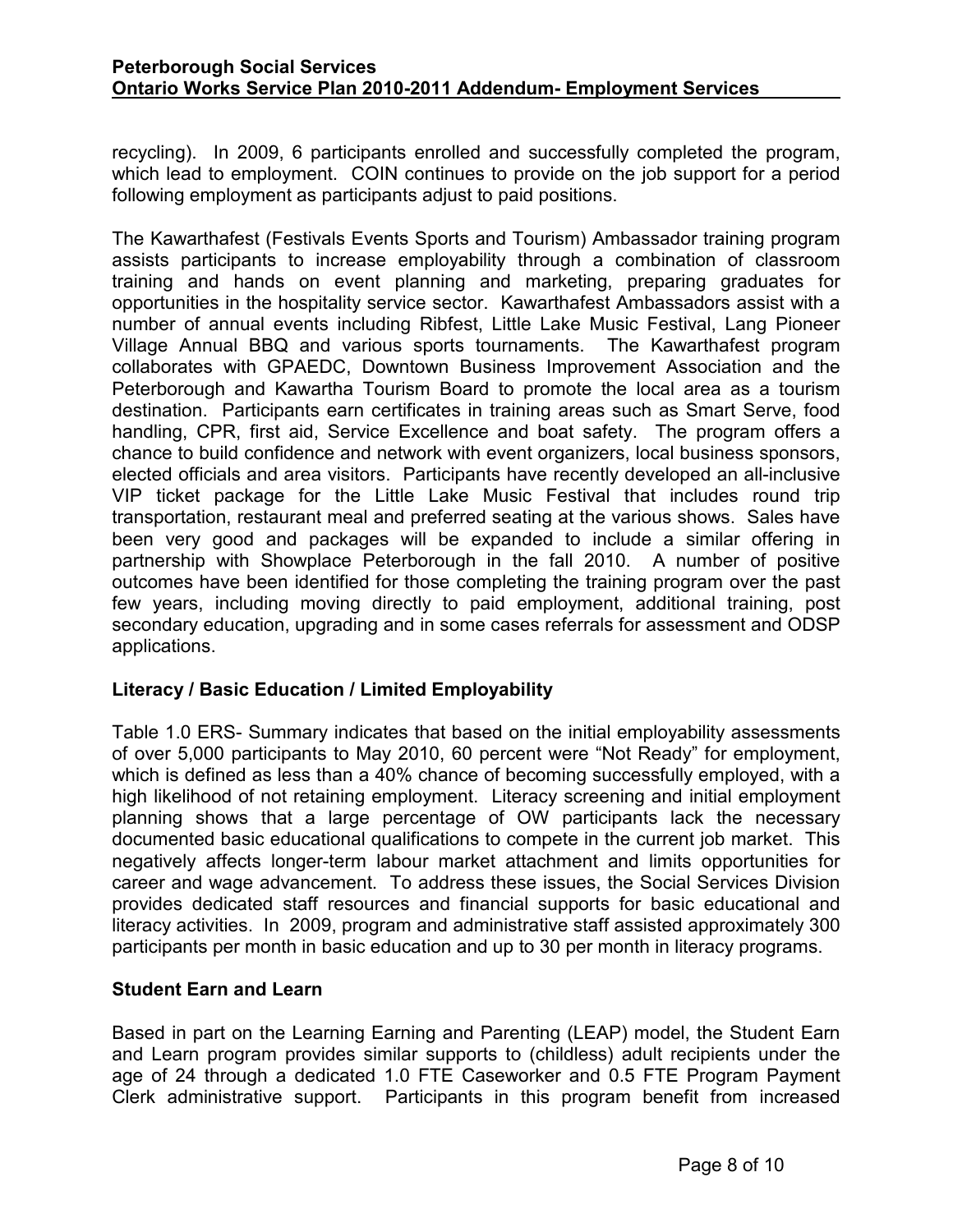<span id="page-8-0"></span>educational and employment supports, modest financial incentives for completion of milestones, coaching and mentoring initiatives that encourage continuation in educational activities and summer/part-time job search supports. Through this program, with the support of the local school board, the Ontario Works Division seeks to create a climate for youth in receipt of social assistance that enhances their learning experience, educational outcomes, skills and abilities to find and retain future employment.

#### **LEAP**

The LEAP program is currently staffed by 1.0 FTE Caseworker and 0.5 FTE Program Payment Clerk who provides administrative support. LEAP eligible applicants are identified at the point of intake and scheduled with the LEAP Caseworker for the verification interview. Since the age limit was increased to 24 years, the caseload has been increasing from an average of approximately 36 participants in 2008 to 57 in 2009. The number of LEAP Incentives paid also increased substantially to 12 in 2009, up from 4 in the prior year. LEAP has developed strong partnerships with the area health unit, Early Years Centre, School for Young Moms and the Salvation Army, which acts as the trustee for all mandatory participants.

#### **Self-Employment**

In spite of the challenging economic environment, interest in pursuing self-employment remains relatively high among participants. Peterborough's Assisted Self-Employment program is delivered through a service agreement with the Northumberland Community Futures Development Corporation (NCFDC). NCFDC is also an Employment Ontario-Self Employment Benefit service provider with considerable experience and expertise in supporting the growth of start up businesses. The Assisted Self-employment program content includes a rigorous business plan development phase, financial/strategic planning and income milestone monitoring. As a social assistance exit strategy, very few participants have been able to generate the necessary income growth to become self-sufficient. Service sector businesses are most likely to succeed, such as housekeeping/cleaning, lawn care/ home maintenance and in-home daycare. They are both economically viable within the program format and usually require less startup resources. In 2009, an average of approximately 57 participants were in Assisted or Independent Self-employment activities, of which fewer than 15 met the criteria for the Assisted program. These activities require significant administrative resource commitment, while producing relatively few employment outcomes for participants in terms of generating income and exiting social assistance, relative to other possible supports. Recent changes to the Self-employment guidelines have added to the administration costs of providing these services.

#### **Employment Placement**

Despite the challenging local labour market conditions in 2009, the Employment Placement Program assisted approximately 21 participants per month in combined "with